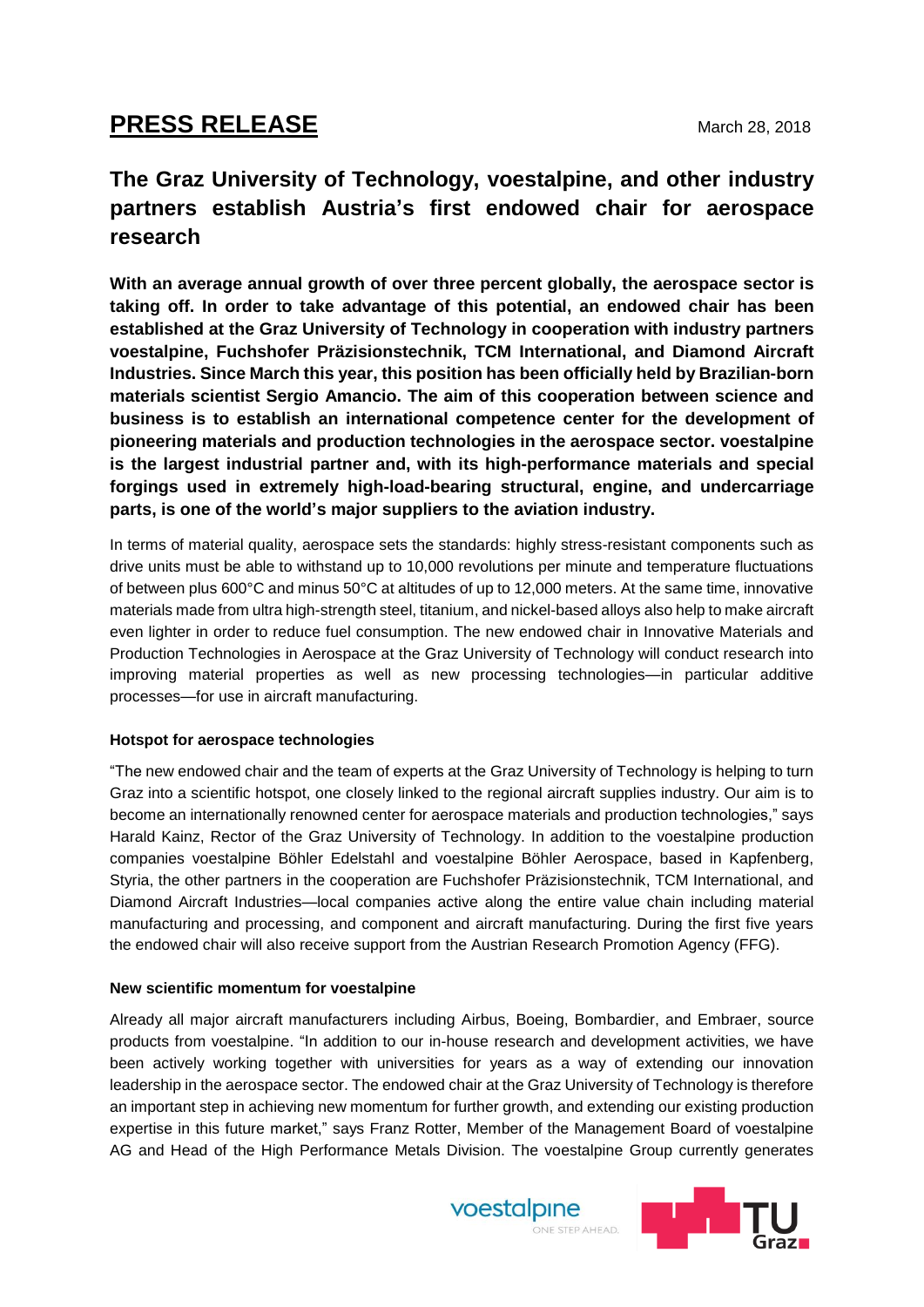around EUR 330 million (BY 2016/17) in the aerospace customer segment, and this figure should increase to EUR 500 million over the medium term.

#### **German-Brazilian materials expert now researching in Graz**

On March 1 Brazilian-born materials expert Sergio Amancio (42) was appointed to the endowed chair professorship in aerospace based at the Institute of Materials Science, Joining and Forming (IMAT) at the Graz University of Technology. "Here at our institute Sergio Amancio will significantly strengthen research into material design and joining techniques, and cooperate intensively with the Institute of Production Engineering and the Vehicle Safety Institute at the Graz University of Technology," says Christof Sommitsch, Head of the Institute for Materials Science, Joining and Forming. After a variety of research activities in Brazil and Germany, most recently as Group Head at the Helmholtz-Zentrum Geesthacht, for the past seven years Sergio Amancio has been a junior professor for joining technologies for metal-polymer composites at the Institute of Polymer and Composites at the Hamburg University of Technology (TUHH).

## **The Graz University of Technology**

The Graz University of Technology is the most well-established technical and scientific research and education institute in Austria, playing a central role in the international research and education network for over 200 years. The Graz University of Technology delivers international excellence in its five fields of expertise, and cooperates intensively with other research and educational institutions, business, and industry, around the world. The Graz University of Technology has seven faculties with around 100 institutes, and a staff of almost 2,400 employees. 14,000 students from around 100 countries study at the Graz University of Technology. Building on its basis of Bachelor degree programs in the sciences, the Graz University of Technology focuses on research-oriented Master programs, increasingly run in English, and PhD programs. Materials research is part of the Advanced Materials Science field of expertise, one of the five research focuses at the Graz University of Technology.

#### **The voestalpine Group**

In its business segments, voestalpine is a globally leading technology and capital goods group with a unique combination of materials and processing expertise. This global Group comprises about 500 Group companies and locations in more than 50 countries on all five continents. It has been listed on the Vienna Stock Exchange since 1995. With its top-quality products and system solutions using steel and other metals, the voestalpine Group is one of the leading partners of the automotive and consumer goods industries in Europe as well as the aerospace and oil & natural gas industries worldwide. voestalpine is also the world market leader in turnout technology, special rails, tool steel, and special sections. In the business year 2016/17, the Group generated revenue of EUR 11.3 billion, with an operating result (EBITDA) of EUR 1.54 billion; it had about 50,000 employees worldwide.